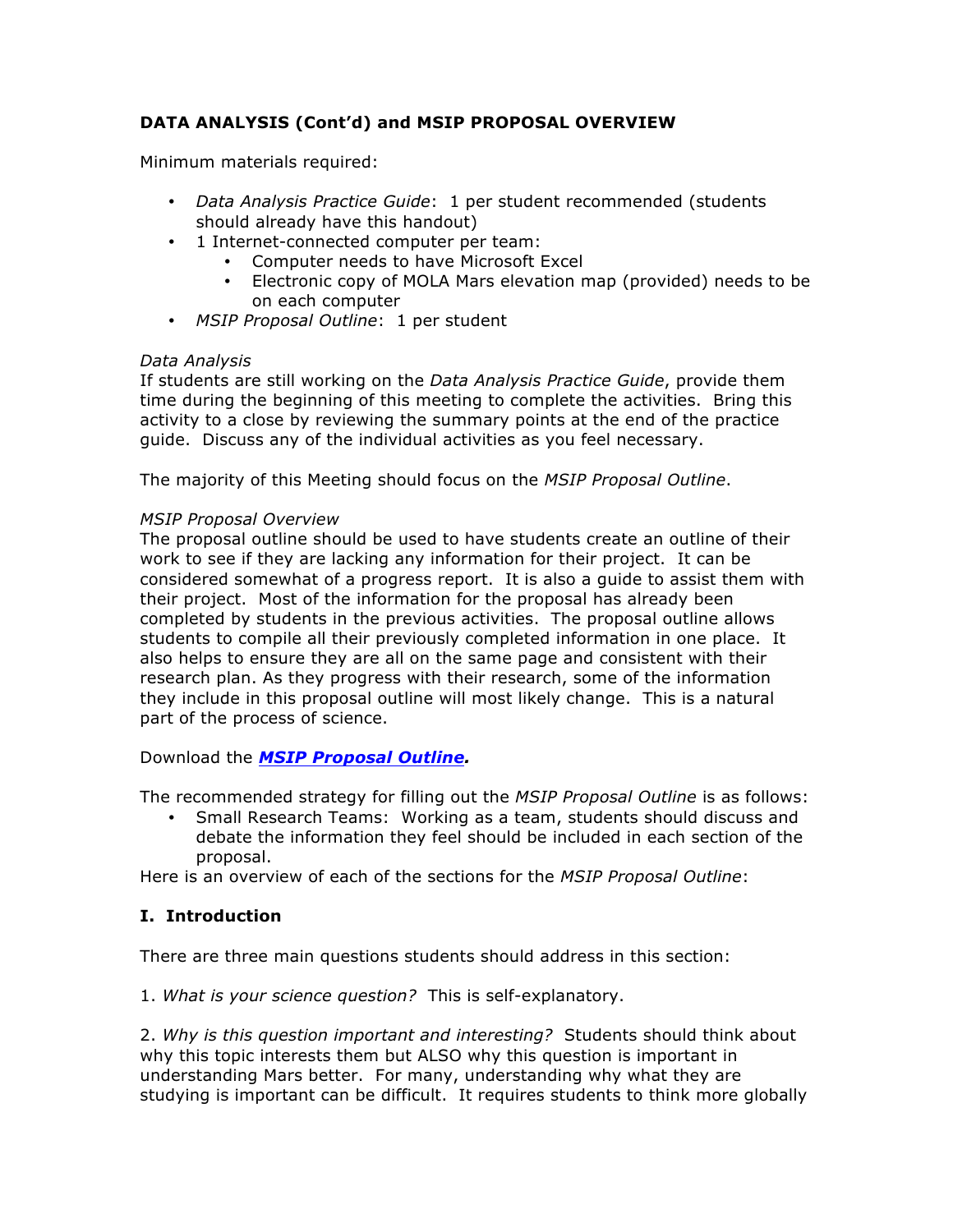and critically about the geologic processes at work on Mars. They need to relate what they understand about how a process may work on Mars with what they are studying. Encourage students to think about how their study may help in the understanding of the past or present conditions on Mars and why that would be important. They may also want to consider what effect this better understanding may have for future human or robotic exploration of Mars.

3. *List any hypotheses you may have of what the answer(s) might be to your science question.* For this, students should think back to what they did with the *Question Mars* activity, *Student Worksheet*

4. Students should base any hypothesis (and they can have more than one hypothesis) on observed trends rather than just an unsupported guess.

## **II. Background**

Gathering background information from books and/or websites and other sources about what is known about the geologic feature(s) they are studying is a very important part of their research. This section should be continually worked on as students go through their research. Student teams may assign different portions of this section to individuals within their research team to be responsible for. This information can include:

1. *List definitions of the geologic feature(s) on Mars you are studying as part of your science question.* Some of this information can be found in the Feature Identification Charts.

2. *Show how the geologic feature(s) you are studying are thought to form (the geologic process) on Mars in a sketch.* This can be done in a student drawn sketch or diagrams they have found in a resource.

3. *Describe how the geologic feature(s) you are studying are thought to form? If you created a sketch describe the process your sketch is illustrating.* This can be a written explanation of their sketch or diagram.

4. *Show what the geologic feature(s) you are studying look like on Mars.*

- *Draw sketches.* Students can draw or sketch the feature(s) they are studying.
- *Show THEMIS images that show good examples of your geologic feature(s).* These can be images from the **THEMIS** website.
- *Describe the defining characteristics or criteria for identifying the geologic feature(s) you are studying. (For example: Let's say you are studying the relationship between sand dunes in different types of craters. If this is the case, you should describe what the criteria or defining characteristics are for the different types of craters (preserved, modified or destroyed) as well as what criteria or defining characteristics you look for to identify sand dunes.)* Students should describe defining characteristics or criteria for identifying the geologic feature(s) they are studying.
- *(Optional) Select an image that best illustrates each of the defining characteristics of the geologic feature(s) you are studying to use as a*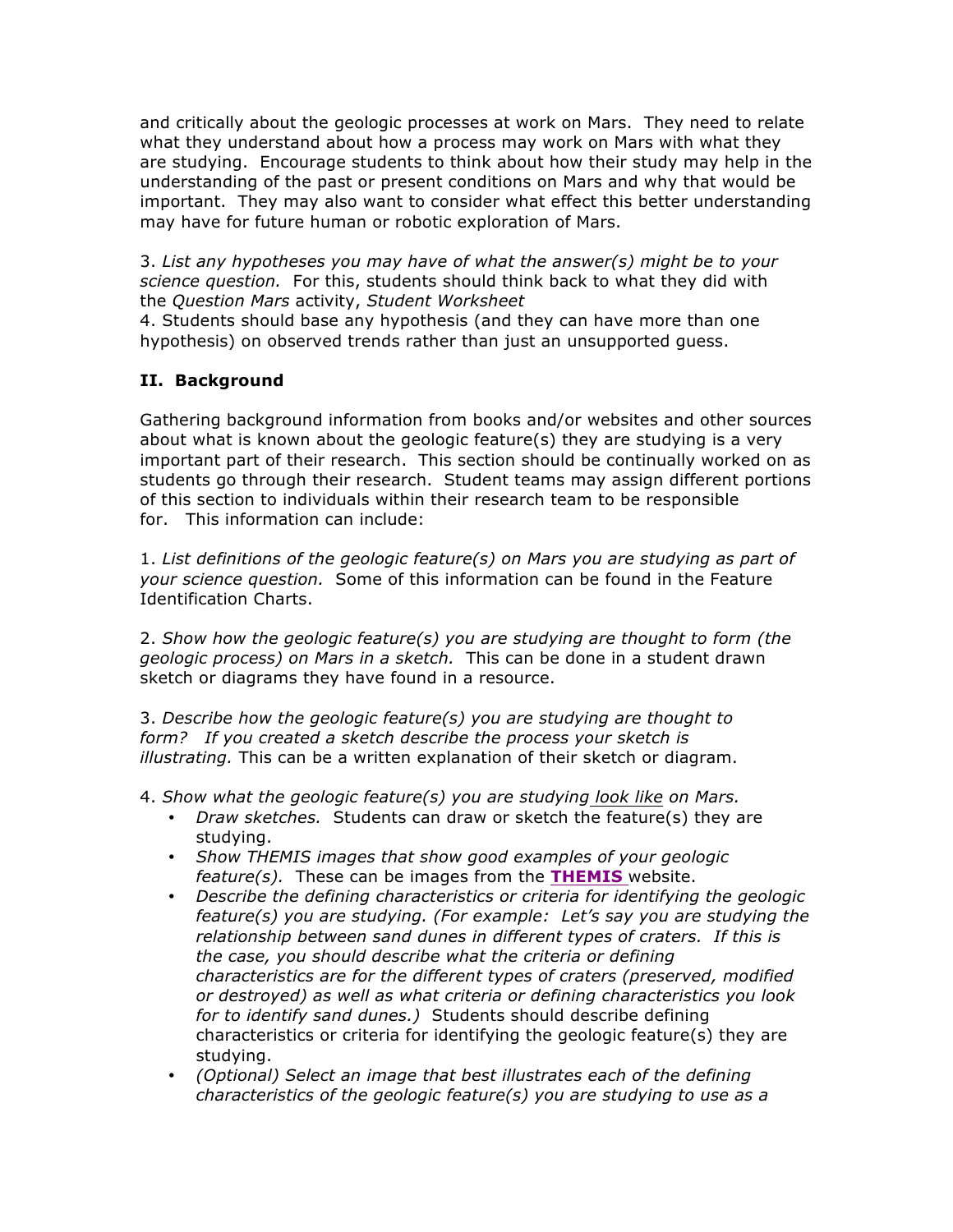*"control". (For example: If you described the criteria or defining characteristics of each type of crater and sand dunes, you could label those specific characteristics in a THEMIS image and use that as an exemplary example (a "control") to base your classifications throughout your project.)* In some cases students may have a "control" image that is an exemplary example of the specific characteristics or criteria of the geologic feature(s) they are studying. This may be considered their "control". The use of a "control" is not absolutely necessary, however, defining characteristics or criteria is important for students to establish.

5. *List any hypotheses or information about the formation of the geologic features(s) you are studying from other scientists:* Different sources may provide different information about the geologic features students are studying or thoughts on how those features may form.

6. *PRELIMINARY OBSERVATIONS: All proposals should provide information about the preliminary observations or data you have already collected. During the initial stages of your research, you should have looked at THEMIS visible images. To illustrate this, you should consider including the following in your proposal:*

- a. *How many images you have looked at up to the time you are putting together the proposal.* Students MUST have made observations of THEMIS images in order to write a quality proposal.
- b. *Include a written description of what trends or patterns you are noticing with the images you have observed so far.* Students should provide details and elaborate on the hypotheses they mentioned in the Introduction section of the proposal.
- c. *Plot points on a map of Mars that represent the location of each image you have observed.* Students may want to actually show a map with their plotted preliminary data points. Alternatively, they can plot their points on a map and for the proposal only include a description of what geographic regions they observed the features they are studying on Mars.
- d. Students should keep track of ALL references used in order to cite sources appropriately. This includes citing images from the THEMIS website as well. It is important for students to know they need to cite all their sources from the very beginning of their research.

A few suggested resources students can use as they conduct their research are:

- MSIP Resource Manual: This is included in their Student Manual
- Feature Identification Charts: This is also included in their Student Manual
- **THEMIS** website
- Other reliable internet sources or books, magazines or science journals

### **III. Experiment Design**

This section includes a number of questions/information that are selfexplanatory. Students should describe, in as much detail as possible, the information they include as the "answers" to the questions. Students should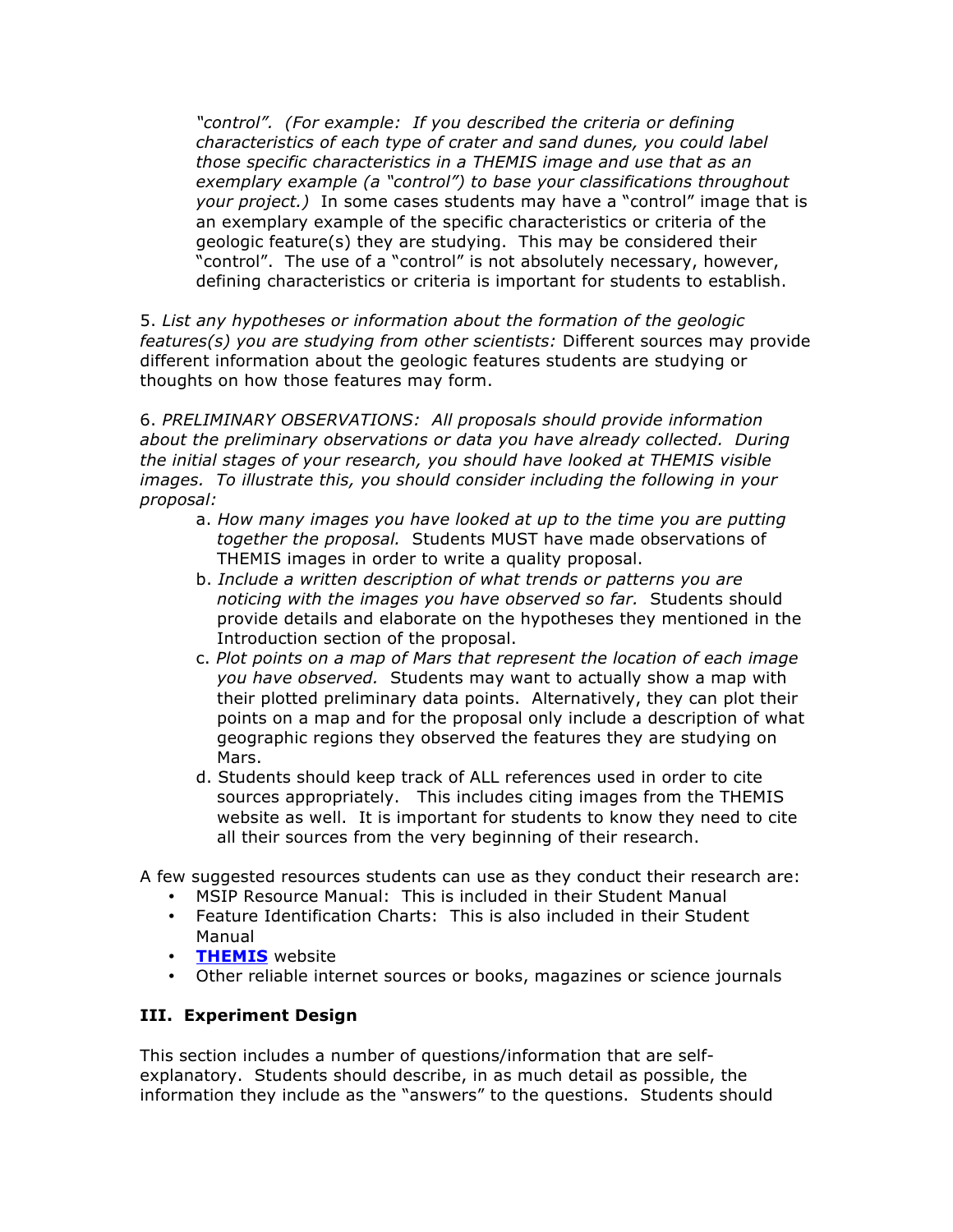discuss their answers with each other to be sure they are all on the same page, as a team, with the intentions of their experiment and plan. Students have already worked on and discussed a lot of this information in the *Question Mars* activity *Student Worksheets 4 and 5*.

Here are some important details for questions/information #5, 6, and 7 suggested in this section:

5. *As part of part of your experiment design, list the specific data (information) you plan to record in a table from each image you observe and why?"* These details have also already been completed by the students from their*Experiment Design (Data Collection Methods)* handout. They should include a list of the information they will gather from each image and why that information is important. Asking students to rewrite and include this information as part of their proposal, helps reinforce the importance and consistency of what and how they are conducting their research.

6. *What measurements will you make, if any. Please describe how you will make these measurements and why they are important.* If students are going to make measurements as part of their research, they have one of a few options to make their measurements:

- Make measurements by using the techniques (determining the scale of the image) they learned with the *Mars Image Analysis* activity. For this technique students would need a print out of images.
- Make estimated measurements knowing that every THEMIS visible image is 18 km across. By knowing this, they can make estimated measurements without having a print out images.
- Use Adobe Photoshop to make measurements (This would require having Adobe Photoshop on your computers and time or knowledge to learn how to make measurements. MSIP Image Processing Curricular guides for using Adobe Photoshop are available upon request.)

Students should describe in detail, how they are going to make their measurements and why these measurements are important for their research.

7. *List and describe what website(s) and how you will use it/them to gather and record the data you listed above.* Students should list out exactly what they will do at each website in order to gather their data. This should include descriptions of where they will go once on the website in order to gather each piece of data they state they will log. This can be done as a list of steps. Some of this information was included on the *Experiment Design (Data Collection Methods)* handout.

# **IV. Analysis Plan**

For the Analysis Plan section, students should focus on how they will list and display their data in order to analyze it. These main items are as follows:

1. *Data Table (THEMIS Image Data Gathering data table)*: Students should show the headings of their data table (without the actual data included). At this time they should look at their individual *THEMIS Image Data Gathering* table and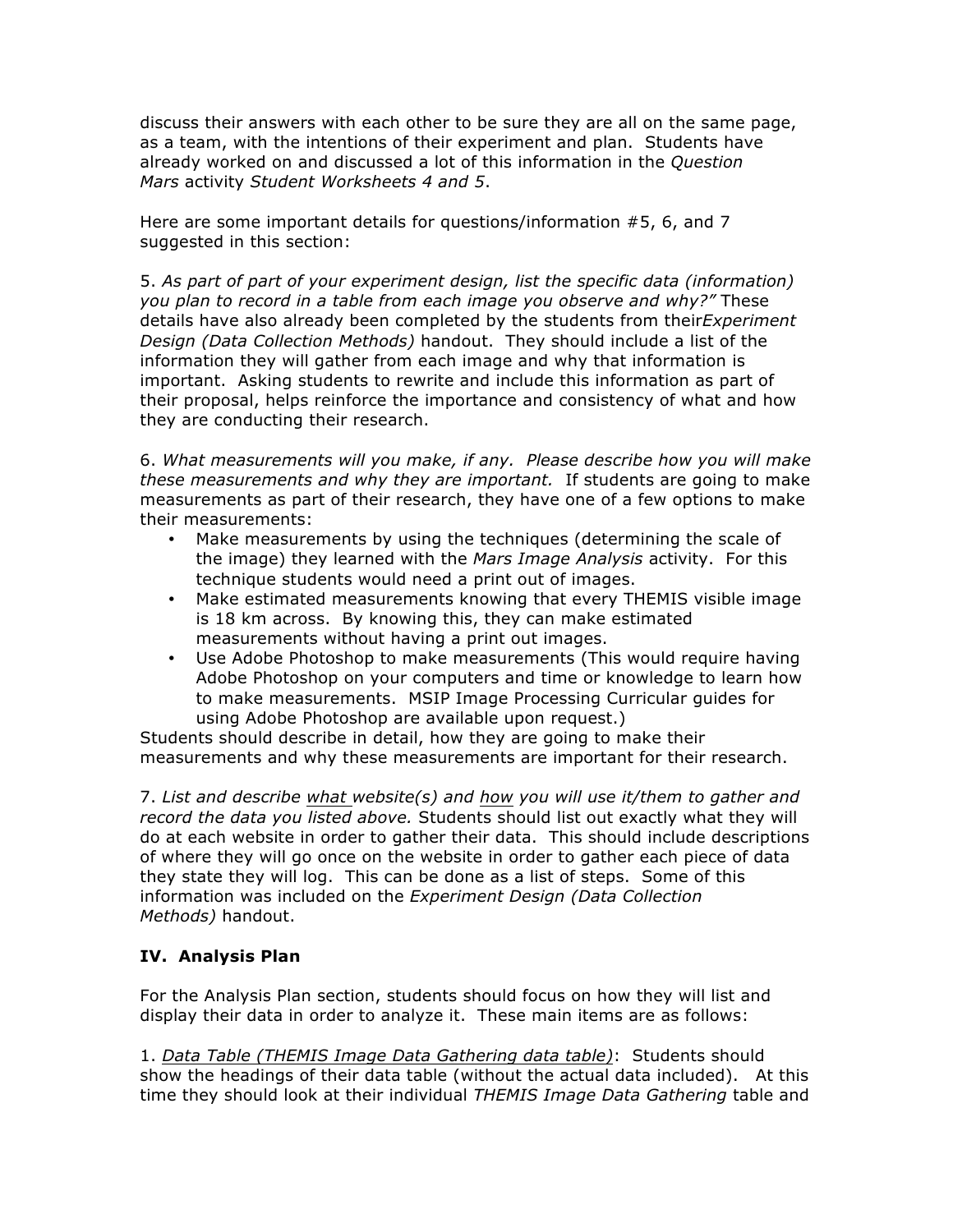make sure they all agree on its set-up. The team should also be thinking about if they are filling out their data table in a consistent fashion. Each member of the research team should have a data table that is consistent in every way, including any abbreviations being used. They should also make sure they include (or do not include) units of measurement in each logged observation. For example, if students have a header for*Longitudes,* it is recommended that they have *Longitudes (E)* in the header section. Therefore, for each logged observation, they will not need to include the E after each longitude recorded. This will be inferred from the header. They should think about how the headers should be labeled and exactly how they are going to log the information they want to collect from every image. At this point, it is recommended that they review and ensure consistent table header information. Only AFTER they are finished with the proposal outline should they review the consistency of the recorded information. Students should have recorded information in their data tables with previously recorded data (from the Question Mars activity) that they completed for homework. Again, it is not recommended that they review the recorded data until they are finished discussing the entire proposal outline.

2. *Graphs and Maps (listed separately as #2 and #3 in the MSIP Proposal Outline):* Students should use the activities they completed with the Data Analysis Practice Guide to think about what graphs they may want to create to display their data, including their information on a MOLA elevation map of Mars (which is a graph comparing latitudes versus longitudes). Students should include which pairs of data they plan to graph, the type of graph they will create and what that graph will tell them.

3. *Other:* Students may consider showing labeled images (sketches or actual images) to show important descriptive or qualitative information about the geologic feature(s) they are studying. They may also include context images (sketches or actual images) that also provide qualitative information important for understanding the context area where they are observing these features.

### **V. Conclusion**

This section is used to summarize what the team is proposing to do and is almost a reiteration of their Introduction section. This section has three main questions:

1. *Restate your science question.* This is self-explanatory.

2. *Restate your hypotheses (if you had any).* Students can restate any hypotheses they may have.

3. *Restate why it is important to answer your question and why your proposal should be accepted for your team to use the THEMIS visible camera.* For students conducting an archived project, they do not need to address the last part of this regarding why their proposal should be accepted. Their main focus should be on why it is important to answer their question.